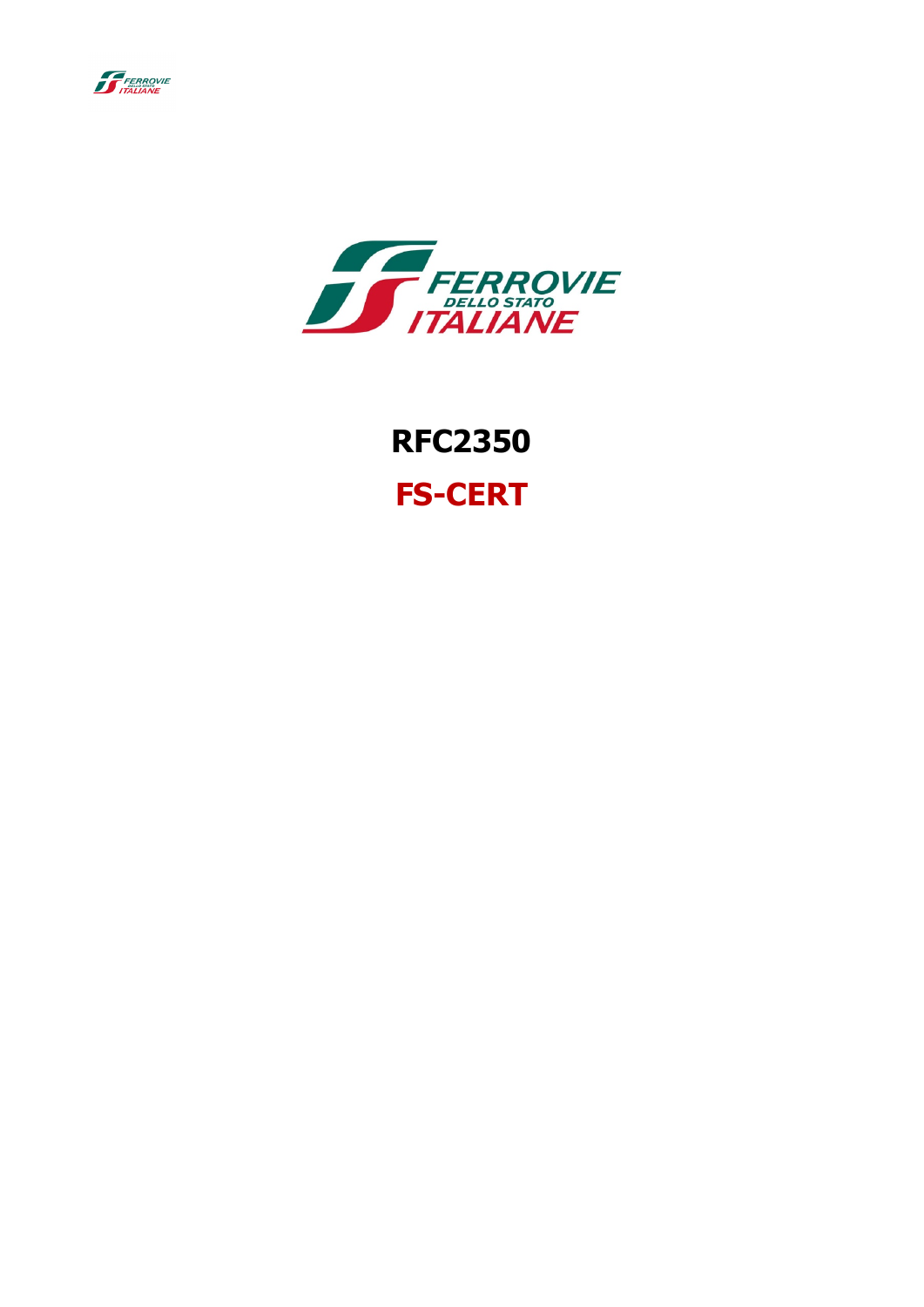

# **1. DOCUMENT INFORMATION**

## **1.1. ABOUT THIS DOCUMENT**

This document contains a description of Gruppo FS-Computer Emergency Response Team (CERT), (hereinafter referred as to FS-CERT) in according to RFC 2350. It defines the basic information related to FS-CERT, including a brief explanation of the tasks and services offered and contacts to get in touch with us.

## **1.2. DATE OF LAST UPDATE**

Version 1.0, updated on 17/12/2021.

## **1.3. LOCATIONS WHERE THIS DOCUMENT MAY BE FOUND**

The current and latest version of this document is available on FS-CERT website.

Its URL is [https://www.fsitaliane.it/content/fsitaliane/en/fs-group/governance/computer-emergency](https://www.fsitaliane.it/content/fsitaliane/en/fs-group/governance/computer-emergency-response-team.html)[response-team.html.](https://www.fsitaliane.it/content/fsitaliane/en/fs-group/governance/computer-emergency-response-team.html)

## **1.4. AUTHENTICATING THIS DOCUMEN**

This document has been signed with the GPG key of FS-CERT.

The public GPG key is available in FS-CERT website.

## **1.5. DOCUMENT IDENTIFICATION**

Title: FS-CERT-RFC 2350

Version: 1.0.

Document Date: 17/12/2021

Expiration: this document is valid until a later version is issued.

# **2. CONTACT INFORMATION**

### **2.1. NAME OF THE TEAM**

Full Name: Gruppo FS-Computer Emergency Response Team (CERT)

Short Name: FS-CERT

### **2.2. ADDRESS**

Postal Address: Piazza della Croce Rossa 1, 00161 Roma

Time zone: Central European (GMT+0100 and GMT+0200 from the last Sunday of March to the last Sunday of October).

## **2.3. TELEPHONE NUMBER**

Tel: (H24/7 365 day): +393316360190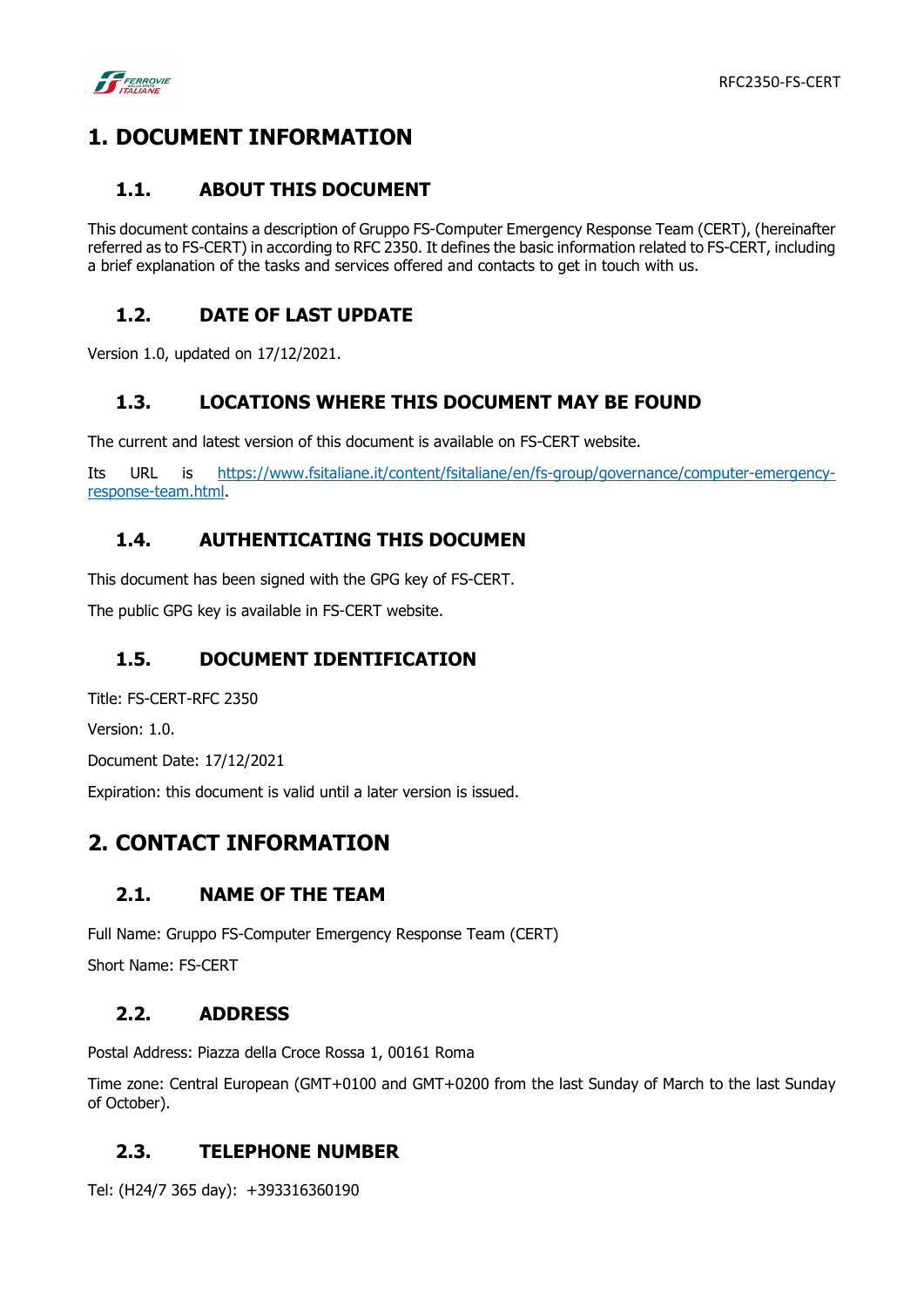

## **2.4. ELECTRONIC MAIL ADDRESS**

The email [csirt@fsitaliane.it](mailto:csirt@fsitaliane.it) is available to contact FS-CERT. All members of FS-CERT team can read the messages sent to this address.

## **2.5. PUBLIC KEYS AND OTHER ENCRYPTION INFORMATION**

In order to guarantee the security of communications the GPG technology is employed. FS-CERT's public GPG key for [csirt@fsitaliane.it](mailto:csirt@fsitaliane.it) is available on FS-CERT website.

FS-CERT's Public Key:

- USER-ID: CSIRT FS
- KEY-ID: 1917 D2F6 8A40 456D
- Fingerprint: 3DF0 34BB 0624 7D71 D000 5053 1917 D2F6 8A40 456D

Third parties shall use GPG public key to establish a secure communication with FS-CERT

#### **2.6. TEAM MEMBERS**

FS-CERT's Team Leader is the Head of CERT, Riccardo Barrile. The team consists of Stefano Cortellessa, the Deputy Head of CERT, CERT Coordinators and CERT Analysts.

## **3. OTHER INFORMATION**

General information about FS-CERT are available on FS-CERT website: [https://www.fsitaliane.it/content/fsitaliane/en/fs-group/governance/computer-emergency-response](https://www.fsitaliane.it/content/fsitaliane/en/fs-group/governance/computer-emergency-response-team.html)[team.html](https://www.fsitaliane.it/content/fsitaliane/en/fs-group/governance/computer-emergency-response-team.html).

## **3.1. POINTS OF CUSTOMER CONTACT**

The email address [csirt@fsitaliane.it](mailto:csirt@fsitaliane.it) is the preferred method to contact FS-CERT.

The mailbox is monitored 24/7.

The use of GPG is mandatory when confidential or sensitive information are involved.

If for security reasons it is not possible to get in touch with FS-CERT via e-mail, the contact may take place via telephone.

### **3.2. CHARTER**

#### **3.2.1. MISSION STATEMENT**

In conjunction with Cyber Security Operation Center (C-SOC) and other relevant structures of the Group, the Computer Emergency Response Team (FS-CERT) provides the entire Ferrovie dello Stato Italiane Group (FS Group) with the Cyber Security Services under its responsibility. The main are listed below:

- protection of information systems and service production infrastructures by means of defining security requirements within ICT projects in compliance with current regulations and best practices, and identifying and deploying appropriate technological security solutions;
- centralized threat detection and incident response with the aim of identifying, containing and mitigating vulnerabilities and cyber attacks targeting the infrastructures and information systems that enable the Group's services, including IT systems for sales and railway traffic, and the SCADA/ICS perimeter;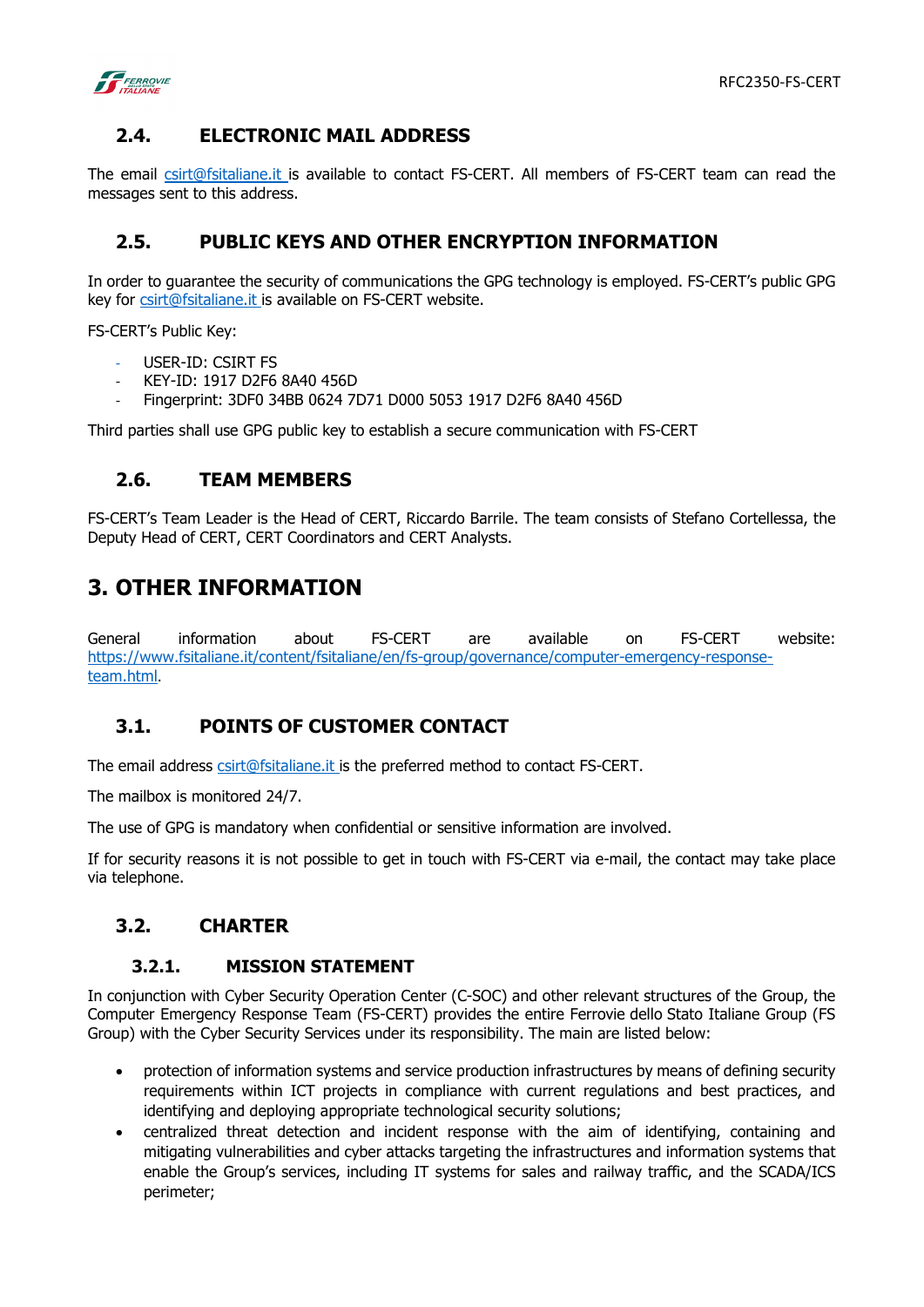

• conduction of Security Risk Assessment activities of the Group's ICT systems.

Furthermore, CERT is the FS Group's national and international cyber security center of competence, maintaining relationships with institutional CERTs/CSIRTs and national critical infrastructures for knowledge exchange and the study of new techniques to counter cyberattacks.

### **3.2.2. CONSTITUENCY**

The Constituency consists of the entire Ferrovie dello Stato Italiane Group (FS Group). FS-CERT provides the Group's companies - including subsidiaries and their assets - with the whole Cyber Security service portfolio, as established within the service contracts. Furthermore, FS-CERT focuses on protecting and safeguarding the Constituency's business infrastructures and services - as well as the confidentiality, integrity and availability of its information assets - from potential threats within the cyberspace, by preventing, containing and neutralizing malicious events both within the Information Technology (IT) and Operational Technology (OT) environments.

#### **3.2.3. SPONSORSHIP AND/OR AFFILIATION**

FS-CERT is affiliated to Ferrovie dello Stato Italiane S.p.A. It maintains contacts with various national and international CERT and CSIRT teams, with FIRST, TFCSIRT, ENISA and Carnegie Mellon University according to its needs and to its culture of information exchange.

#### **3.2.4. AUTHORITY**

The establishment of the FS-CERT was mandated on 01/11/2017.

## **3.3. POLICIES**

#### **3.3.1. TYPE OF INCIDENT AND LEVEL OF SUPPORT**

FS-CERT manages and addresses information security incidents, which occur or threaten to occur within its constituency. The level of support given by FS-CERT will vary depending on the severity of the information security incident, the assets impacted and the CERT's currently available resources.

#### **3.3.2. CO-OPERATION, INTERACTION AND DISCLOSURE OF INFORMATION**

FS-CERT highly values the importance of operational coordination and information sharing among CERTs, CSIRTs, SOCs and similar parties, as well as other organizations, which may aid them in delivering their services or provide other benefits. FS-CERT recognizes and supports ISTLP (Information Sharing Traffic Light Protocol).

#### **3.3.3. COMMUNICATION AND AUTHENTICATION**

FS-CERT protects sensitive information in accordance with relevant local regulations and policies. Communication security (which includes both encryption and authentication) is primarily achieved using GPG or any other agreed means, depending on the sensitivity level and context.

# **4. SERVICE**

### **4.1. INCIDENT MANAGEMENT**

The main goal of Incident Management service is the management of cyber incidents detected by the continuous monitoring of security events in order to contain their potential impacts on the internal and external constituency, consisting of national and international institutions and organizations. Incident management process as developed by FS-CERT cover all the following steps:

- Preparedness and prevention;
- Detection:
- Analysis;